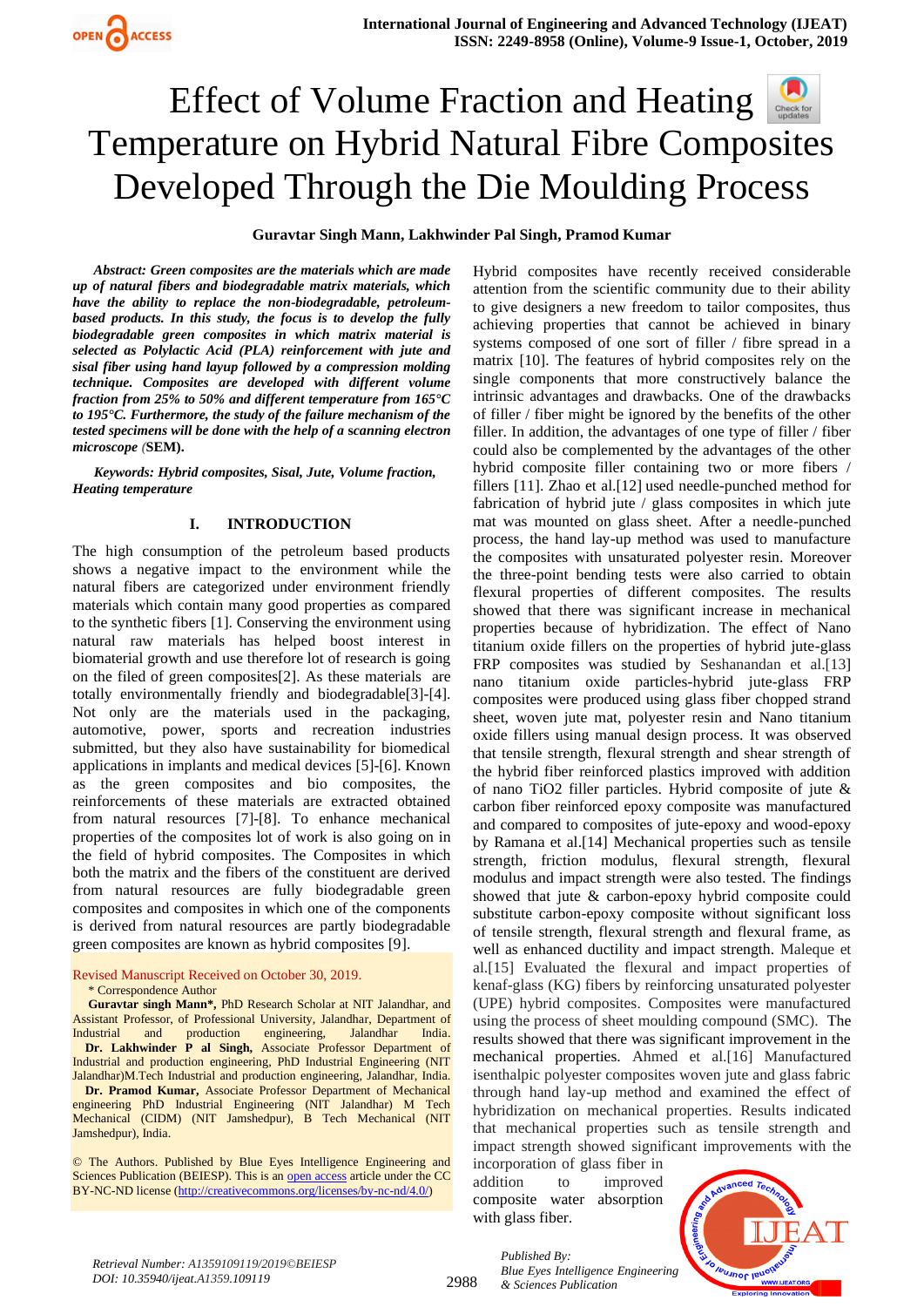Khalil et al.[17] manufactured hybrid composites utilizing oil palm fiber and glass fiber as polyester reinforcement fibers and the hybrid effect of glass and EFB fibers on the tensile, flexural, impact and hardness of the composites were also evaluated.

The results showed that hybrid composites exhibited good properties compared to the EFB/polyester composites. Chaudhari et al. [18] assessed the mechanical properties of jute, hemp, flax and its hybrid composites based on epoxy and proposed good mechanical properties for hybrid composites. Sreekala et al. [19] The impact of glass fibre introduction on the mechanical properties of phenolformaldehyde composite reinforced oil palm fiber was also evaluated. The inclusion of glass fibers has been stated to have improved the mechanical properties. Ahmed et al. [20] examined the impact of glass fibres hybridization on mechanical properties of jute fibre reinforced polyester composite, and noted an improvement in mechanical properties of jute composite.In this experimental study Hybrid composites of Jtue and sisel composites are developed with different volume fraction from 25% to 50% and different temperature from 165°C to 195°C. Scanning electron microscopy (SEM) analysis of tensile fractured specimens was carried out to understand the adhesion between fibers and matrix.

## **II. EXPERIMENT SETUP**

The experimental setup for fabrication of green composites consist of compression molding machine. It consists of an upper part (punch plate) and the lower part (die block). There are different types of strips used for making different samples. The die is made of EN31 steel material which achieves very high compressive strength with high hardness value. First and foremost, consideration is the ASTM standard, for that the thickness of the composite maintained at 4mm and the dimension of the die is 320x120mm and thickness can be varied with the help of strips used in the die. The maintained thickness of die is 4mm for the fabrication of composite material. Before starting the experiment, the die washed with diesel. Secondary the die to accommodate the heaters are inserted in the upper as well as the lower plate**.** 

## **III. MATERIAL AND METHODS**

Natural fiber (jute and sisal) used as the reinforcement and PLA is used as the matrix material to make the green composite. PLA is used as matrix material. This is purchased from NaturTech India Pvt.Ltd. Chennai, India. The grade mentioned is 3052D. The selection of the material is done by observing the applications such as Candy twist wrap, Salad and vegetable bags, Window Envelop Film, Lidding Film, Label film, and other packing applications. The former line describes the application shows the 3052D is an ideal product for practical application. The density of the material is 1.24g/cc.

Going through the intensive literature survey, it has been observed that the volume fraction and applied pressure are the important parameters for the development of biodegradable green composites. During the literature, it has been found that temperature is one of the parameters can be considered which the research gap is. So, it has been

decided that volume fraction and temperature are the operating parameters for the development of the composites.

Curing temperature of 165°C, 175°C and 185°C have been finalized after conducting the different trails at different temperatures till 200°C. During the trails, it has been observed that fibers get burned at a higher temperature (more than 195°C), so as per the observations come from trails, it has decided to develop the composites with a maximum curing temperature of 185°C. PLA is having a melting point of 160°C, thus curing temperature range was selected as 165°C, 175°C and 185°C.

As per the literature, it has observed that fibers are the load bearing members in the composites and plays an important role in defining the strength of composite material. After an intensive literature survey, it has decided to select the volume fraction as 25% to 50%. As after increasing the volume fraction more than 50%, it has been found from the literature that wetting of fiber gets decreased which leads to a decrease in the strength.

The other parameter was to find out the effect of curing, which is the amount of time required to reach an optimum viscosity or modulus at a certain temperature for an adhesive to cure fully for the fabrication of composites to protect from the breakage in bonding between fiber and matrix. Basically, the curing time is useful for observing the durability of composites. After conducting the number of trails on the basis of curing time for 10, 15, 20 and 25 minutes, it has been observed that the 15 minutes curing time is the best curing time in which the fabricated composites give the best results and The fiber volume fraction is the quantity of fiber present in the composite material. The fiber volume fraction obtained after fabrication of composite is cross verified with the formula

=1−(–)/ (⍴ ) ………………………….(I)

Where,

 $Vf$  is the volume fraction of fiber Wf is the weight of the fabric

- Wc is the weight of the fabricated composite
- $\rho m$  is the density of the resin

V is the volume of the fabricated composite.

For the experimental purpose hot pressing & compression molding techniques adopted through Literature Review. According to the selection of experiment the working procedure changed for the convenience of the work; it is divided into several steps. The development procedure of jute fabric composites is explained step by step given below:

**Step. 1**

Cut the jute mat and sisal fiber fabrics into the particular size of the heating die and measure the required amount of PLA granules and placed in an oven for the preheating at 90°C temperature for the duration of 3 hours as per the researchers.

## **Step. 2**

Clean the die and heat it up to the required temperature at which the composite is going to be made.



*Published By: Blue Eyes Intelligence Engineering & Sciences Publication* 

2989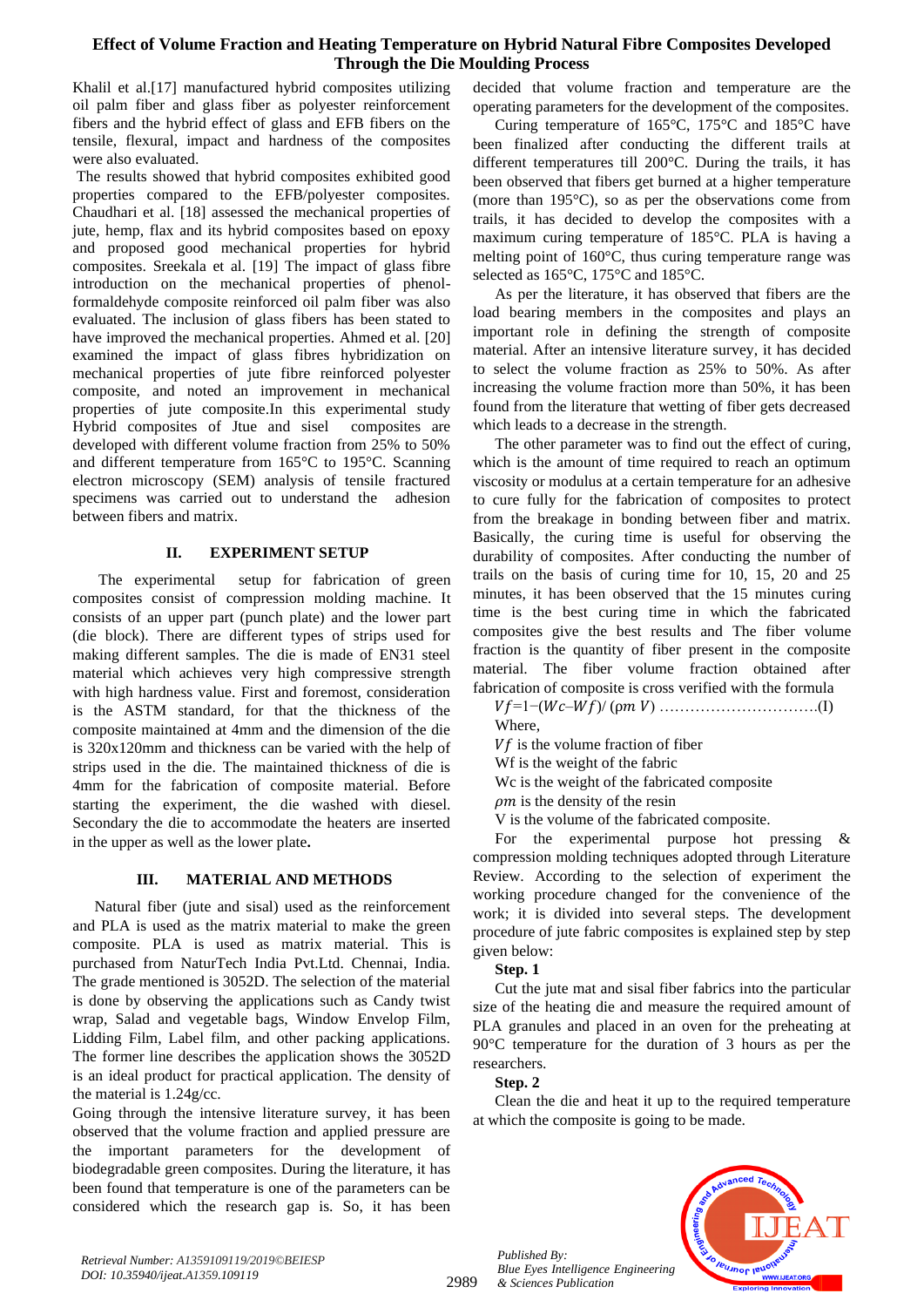

#### **Step. 3**

Once the temperature of the die has reached the required temperature, fix the Teflon sheet and the strips. Divide the PLA granules into two halves for the fabrication process. Firstly, the first half of the granules spread uniformly into the cavity and then measured the weight of catted jute mat placed over the PLA granules in to the cavity and then weighted sisal fiber placed over the jute mat layer and then another jute layer placed over the sisal fiber , finally the rest PLA granules are spread over the placed jute fabrics into the cavity. At last the Teflon sheet is placed on the lower die, the later the die has closed and cut pieces of Teflon sheets are placed in between the upper and lower dies. Finally, the whole arrangement of the die is kept in the CTM machine.

## **Step. 4**

The temperature is maintained as per the requirement and load starts to apply. Initially, 40 KN load is applied for the duration of 45 seconds then 60 KN, 90 KN, 110 KN loads are applied for the duration of 2.20, 3.50 and 8 min respectively. Later, the power supply has switched off and die kept under the same load for cooling at room temperature.

#### **Step. 5**

Cooling time was limited to 80°C to open the die the composite has removed manually. Finally, the composite sheet has made to a thickness of 4mm. The diagram of the fabricated composite sheet as shown below:

## **IV. MECHANICAL CHARACTERIZATION**

## **A. Tensile test**

The tensile testing is conducted on Computerized Twin Screw UTM machine as per ASTM D3039 standard. The dimension of the specimen is 250x25x4mm. The model number of the machine is LSU-13 having a maximum load limit of 1000KG. The specimen is fixed between two jaws and axially load is applied by the machine which is parallel to the fiber direction. The longitudinal unidirectional fiber embeds in the matrix experiences the axial load and fracture takes place when material loses its elastic nature and extends plastically. Fig.**1** and Fig.**2** shows tensile specimens before and after fracture.



**Fig. 1. Tensile specimens**



**Fig. 2. Fractured tensile specimens**

## **B. Flexural test**

The flexural test is also done in the same UTM machine according to the ASTM standard D790-02. It is a three-point bending test. The specification of samples for flexure test is as per the ASTM standard is 120x15x4mm. Fig. **3** and Fig. **4** Shows flexural strength specimens before and after fracture.



**Fig. 3. Flexural specimen**



#### **Fig.4. Fractured flexural specimens C. Impact test**

The impact test is a method for evaluating the toughness, impact strength and notch sensitivity of engineering materials. It is divided into two types Izod and Charpy test.

## **D. Izod test**

*Published By:*

*& Sciences Publication* 

The Izod test is done in the Izod testing machine according to the ASTM standard 256A. The specimen samples for Izod test is as per ASTM standard is 63.5x12.7x4mm. Create V notch on the specimen of depth and width 2.54mm and 10.16mm respectively and place the specimen at the position of cantilever beam on the bed of the machine. Fig.5 shows fractured Izod specimens.

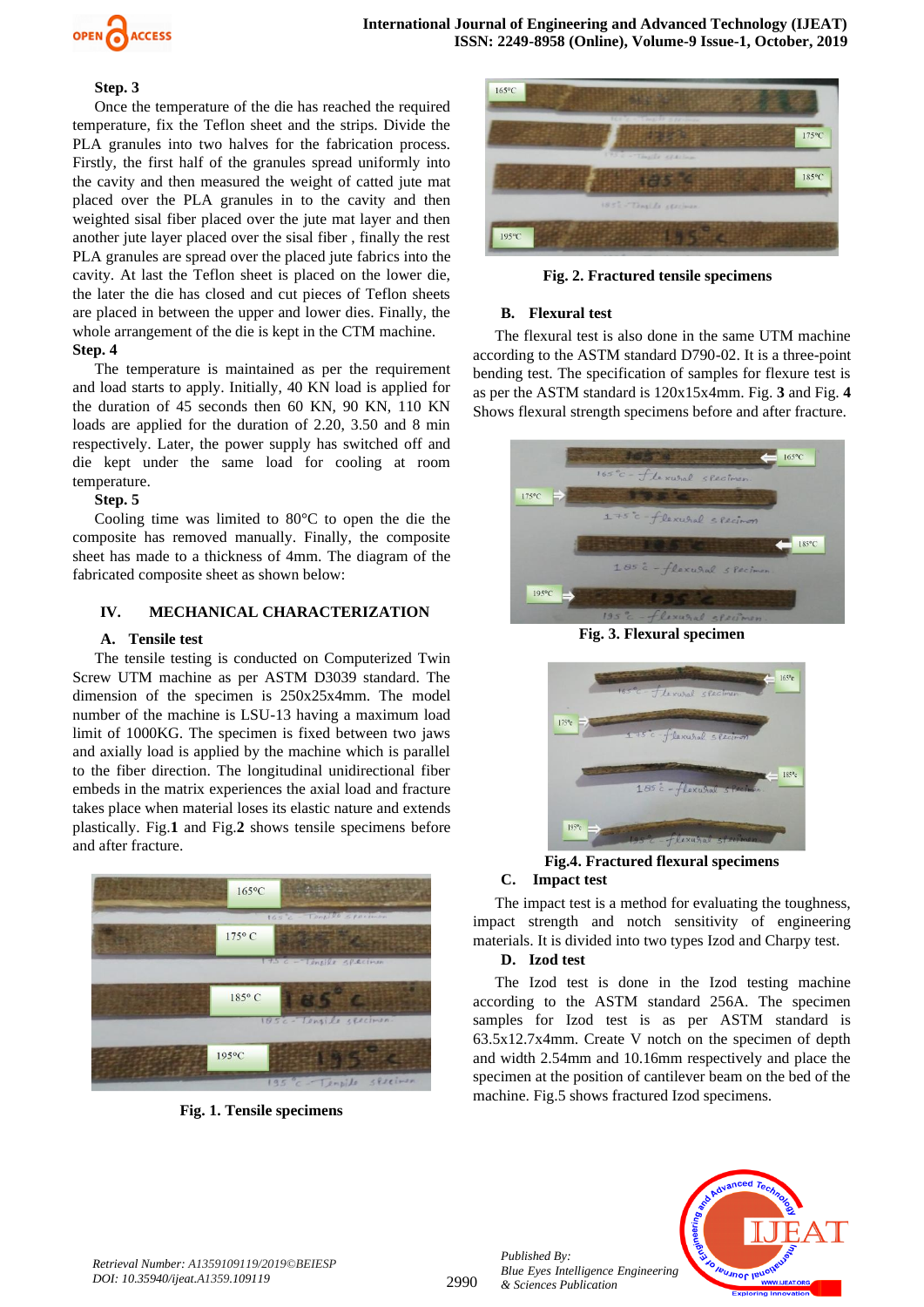

**Fig. 5. Fractured Izod specimens**

## **E. Charpy test**

The Charpy test is done in the Charpy testing machine according to the ASTM standard 256A. The specimen samples for Charpy test is as per ASTM standard is 127x12.7x4mm. Create V notch on the specimen of depth and width 2.54mm and 10.16mm respectively and place the specimen at the position of the simply sported beam on the bed of the machine.

## **D. Morphological characterization**

The structural analysis will be done by Scanning electron microscopy (SEM). The pictures of samples are produced with an electron microscope by keeping it in a focused electron beam. The surface of the test piece is firstly cleaned with acetone and kept in vacuum for approximately 15 minutes to completely dry the surface. Scanning electron microscopy (SEM) was used to observe the surfaces and fractured surfaces of composites by using an accelerating voltage of 10 kV. The fractured surfaces were observed directly after mechanical testing and the specimens were coated with gold to facilitate the SEM observation. After this, the piece is kept on the microscope for the proceedings for SEM. The SEM results are taken at different magnifications and then analyzed.

## **V. RESULT AND DISCUSSION**

According to the operating parameters all the composites were fabricated at 165°C, 175°C, 185°C and 195°C curing temperatures in volume fraction ranges are 25%, 30%, 35%, 40%, 45% and 50%. All the specimens were prepared according to the ASTM standards for the mechanical testing. The results of Mechanical Properties of PLA/Hybrid composites fabricated at 165°C and 175°C and 185°C and 195°C curing temperature are given below in the Table **I**, Table **II**, Table **III** and Table **VI** respectively.

## **A. Tensile strength**

Experimental results of tensile strength for the Hybrid composites are shown in Fig.**6** Results shows that by adding the jute and sisal fabric, tensile properties of sisal composite have been improved. The tensile strength of sisal composite is 68.56 MPa at 165°C. Which shows that 165°C curing temperature gives the maximum tensile strength of sisal composite. Results shows the significant effect of Heating temperature on the tensile properties of developed jute and sisal fabric composites at 165°C, 175°C, 185°C and 195°C composites.

It has been observed that with increase in the fiber content (volume fraction) in the jute and sisal fabric composites the tensile strengths were increased up to 30% volume fraction and then gradually decreased up to 50% volume fraction. It has been also investigated that with increase in the temperature from 165°C to 195°C the tensile strengths are also decreased respectively. As a result, it was found that at 165°C temperature with 30% volume fraction gives the maximum tensile strength was 89.43 MPa. Fiber pullouts, fiber burning, fiber breakages, pores in the matrix, unevenness in lignin content, debris, de-bonding between fabric and matrix, crack propagation are the main parameters affecting the tensile strength at different temperatures. Fiber pullouts and burring of fibers are more at 185°C as compare to 175°C and 165°C. It has investigated that the de-bonding between fiber and matrix, fiber breakages, pores in the matrix, unevenness in matrix and debris are increases as the volume fraction increases from 25% to 50%. At less volume fraction the material shows a brittle in nature because of proper bonding between fabric matrix interface.

At 30% volume fraction, the presence of proper matrix coverage on the fiber surfaces and fiber breakages indicates good interaction between fiber and matrix which results in better interfacial adhesion. SEM images of fractured composites at 165°C to 195°C at 30% maximum tensile and flexural strength and 50% minimum tensile and flexural strength.



**Fig. 6. Effect of volume fraction and curing temperature on tensile strength of developed composites.**



**Fig.8.SEM images of fabricated composite**



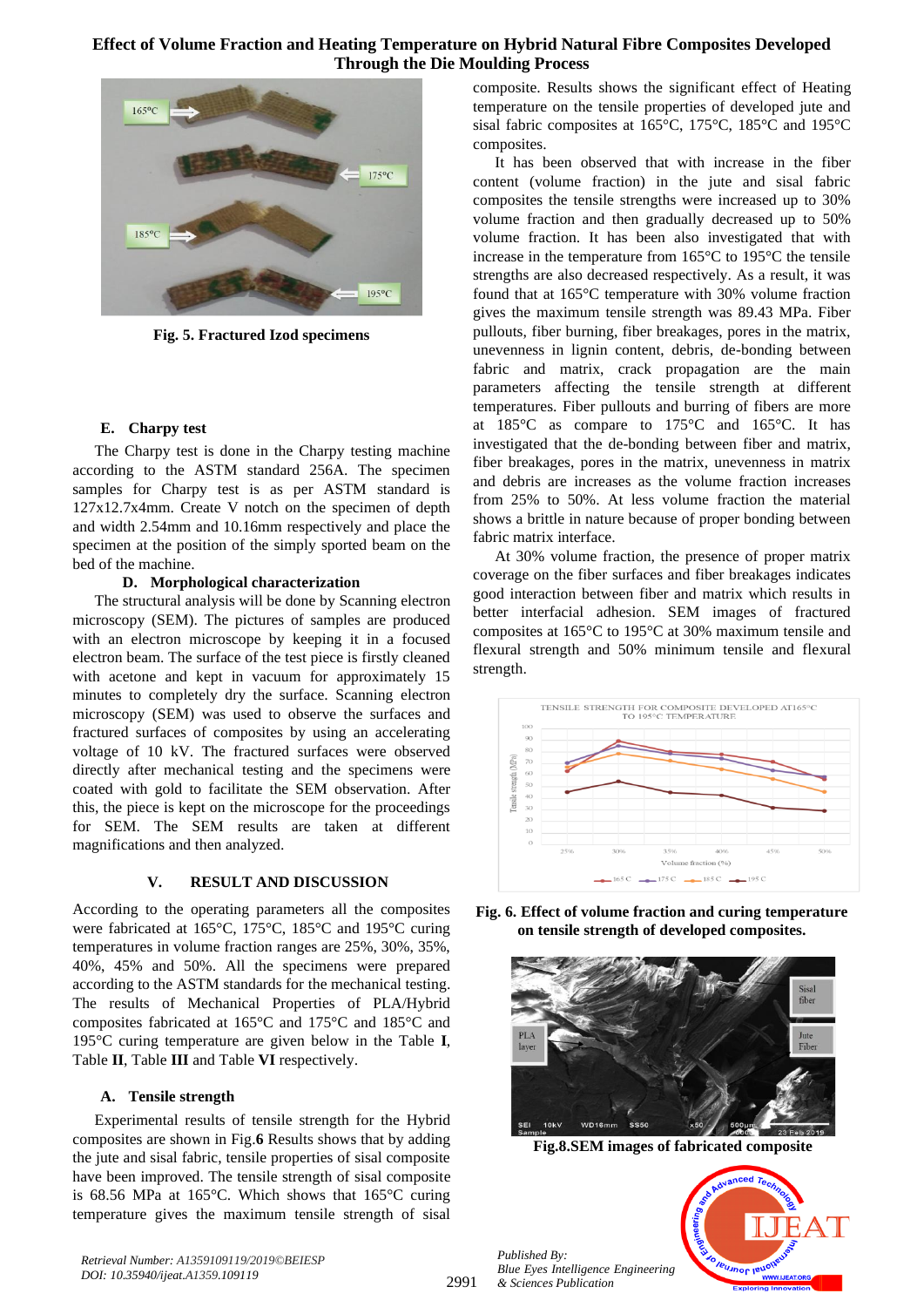



**Fig.9.SEM images of fractured surface B. Flexural strength** 

The flexural strength of sisal composite was recorded as 95.531 MPa at 165°C. Which shows that 165°C Heating temperature gives the maximum flexural strength of sisal composite. Results shows the significant effect of curing temperature on the flexural properties of developed hybrid composites at 165°C, 175°C, 185°C and 195°C composites. Experimental results of flexural strength for the jute fabric composites are shown in Fig.**7**

The outcomes of flexural strength of developed hybrid composites showed an increase in temperature from 165°C to 185°C after the temperature at 195°C the flexural strength is decreased. It has been observed that with increase in the fiber content (volume fraction) in the hybrid composites the flexural strengths were increased up to 30% volume fraction and then gradually decreased up to 50% volume fraction. As a result, it was found that at 165°C temperature with 30% volume fraction gives the maximum flexural strength was 126.81 MPa and 68.238 MPa was recoded at 165°C with volume fraction of 50%. It has been observed that with increase in volume fraction the flexural strengths are gradually decreased. For the better flexural strength, the bonding between fiber and matrix should be strong. The decrement in flexural strength with respect to volume fraction it is concluded that due to bad embedment between the fiber matrix interface.



**Fig. 7. Effect of volume fraction and curing temperature on Flexural strength of developed composites. Table-I: Heating at 165°C temperature**

| Sr.<br>No. | <b>Volume Fraction</b><br>(%) | -<br>Tensile<br><b>Strength</b><br>(MPa) | <b>Flexural Strength</b><br>(MPa) |
|------------|-------------------------------|------------------------------------------|-----------------------------------|
| 1.         | Sisal composite<br>33.7       | 68.55                                    | 95.531                            |
| 2.         | 25%                           | 63.62                                    | 96.154                            |

| 3. | 30% | 89.43 | 126.81  |
|----|-----|-------|---------|
| 4. | 35% | 80.22 | 122.395 |
| 5. | 40% | 77.8  | 90.38   |
| 6. | 45% | 71.54 | 82.718  |
| 7. | 50% | 56.04 | 68.238  |

#### **Table-II: Heating at 175°C temperature**

| Sr.<br>No.       | <b>Volume</b><br>Fraction (%) | <b>Tensile</b><br><b>Strength</b><br>(MPa) | Flexural<br><b>Strength</b><br>(MPa) |
|------------------|-------------------------------|--------------------------------------------|--------------------------------------|
| 1.               | Sisal<br>composite<br>(33.7%) | 68.56                                      | 95.531                               |
| 2.               | 25%                           | 66.95                                      | 104.524                              |
| 3.               | 30%                           | 78.52                                      | 115.473                              |
| $\overline{4}$ . | 35%                           | 72.34                                      | 103.337                              |
| 5.               | 40%                           | 65.18                                      | 114.63                               |
| б.               | 45%                           | 56.85                                      | 98.214                               |
| 7.               | 50%                           | 45.71                                      | 85.118                               |

## **Table-III: Heating at 185°C temperature**

| Sr.<br>No. | Volume<br>Fraction $(\% )$ | Tensile<br><b>Strength</b><br>(MPa) | <b>Flexural</b><br><b>Strength (MPa)</b> |
|------------|----------------------------|-------------------------------------|------------------------------------------|
| 1.         | Sisal comp<br>(33.7).      | 68.56                               | 95.531                                   |
| 2.         | 25%                        | 45.5                                | 75.543                                   |
| 3.         | 30%                        | 54.36                               | 85.081                                   |
| 4.         | 35%                        | 45.22                               | 78.847                                   |



2992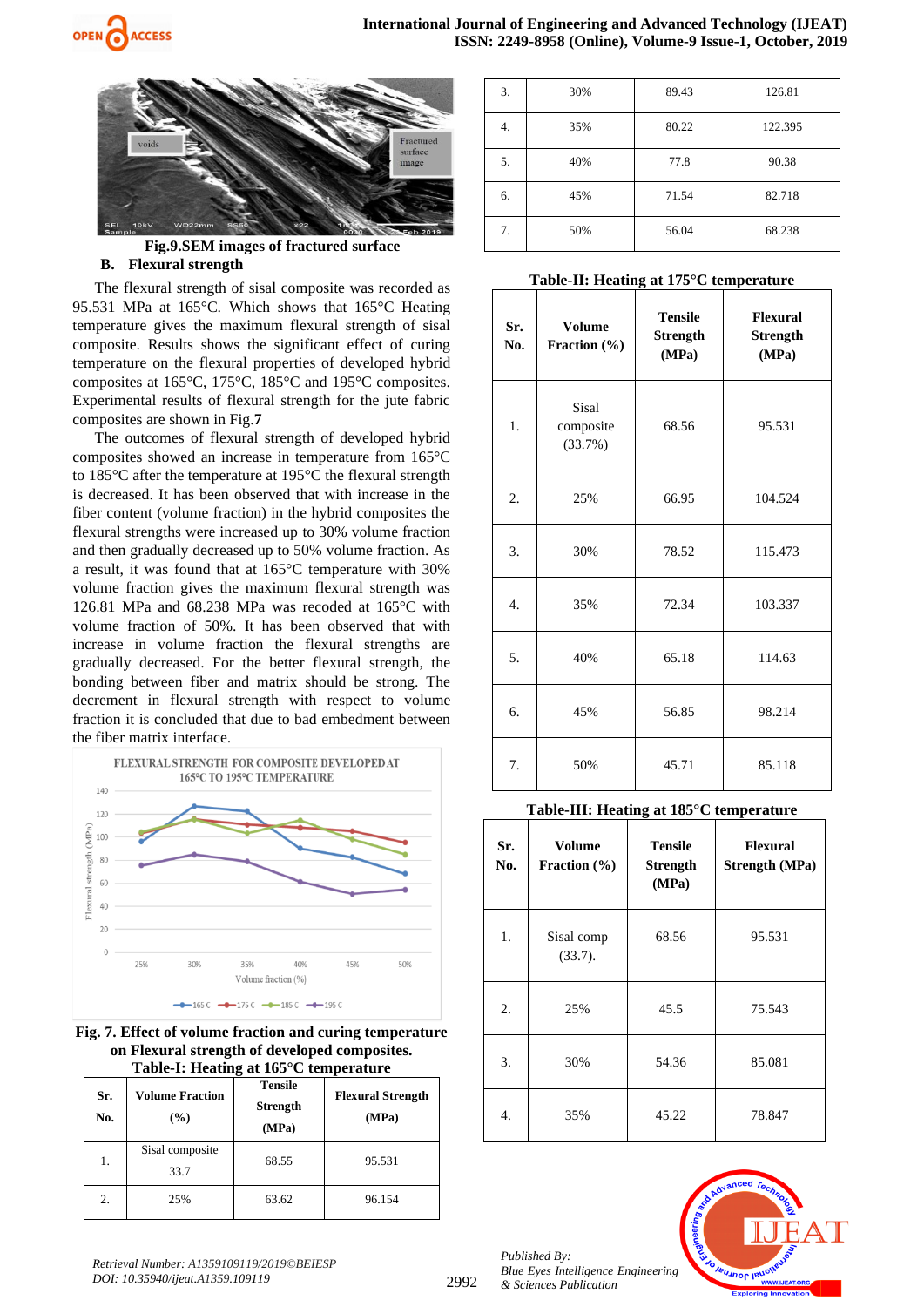| 5. | 40% | 42.74 | 61.325 |
|----|-----|-------|--------|
| 6. | 45% | 31.89 | 50.854 |
| 7. | 50% | 29.34 | 34.625 |

## **C. Impact test (Izode and charpy test)**

We are performing the test of those samples which gives the highest results of tensile and flexural strength of different temperature. At 165°C give the highest result of both Izod Charpy test, and 195°C give the lowest result of both Izod and Charpy test. Because in 165°C atomic structure is good and atomic bonding is proper that why in 165°C the result will be highest. And we are increasing the temperature than the result will decease. The results are as given below in Table **IV.**

| <b>Temperature</b><br>$(^{\circ}C)$ | <b>Volume</b><br>fraction<br>(%) | Izod impact<br>test<br>(kj/m <sup>2</sup> ) | <b>Charpy</b><br>impact test<br>(kj/m <sup>2</sup> ) |
|-------------------------------------|----------------------------------|---------------------------------------------|------------------------------------------------------|
| 165                                 | 33.7                             | 72.32                                       | 79.38                                                |
| 175                                 | 31.43                            | 39.39                                       | 44.42                                                |
| 185                                 | 32.5                             | 24.81                                       | 41.93                                                |
| 195                                 | 29.75                            | 16.30                                       | 19.07                                                |

**Table:IV- Heating at 195°C temperature**

## **VI. CONCLUSION**

This study is about the development of green composites with poly lactic acid as matrix material and natural fibers as reinforcement. Woven Jute and sisal fibers are used as reinforcement which is purchased from the local market. Hand layup followed by compression molding technique has been used for the development of green composites. This research throws the light on study the effect of curing temperature on mechanical properties of PLA/natural jute and sisal fiber developed composites. Jute and sisal fiber reinforced PLA based composites were developed at different curing temperature with different fiber volume fraction ranging from 25%, 30%, 35%, 40%, 45% and 50% and their mechanical properties were investigated. Following are the conclusions drawn from the study as:

- 1.Successfully developed the fully biodegradable green composites with the help hand layup followed by the compression molding technique.
- 2.With the incorporation of jute and sisal fibers, tensile and flexural strength improved.
- 3.Tensile testing result shows that with increase in fiber volume fraction, tensile strength of all the composites increases, but then decreases thereafter attaining the maximum strength at 30% volume fraction. It has been

found that for composites developed at 165°C Heating temperature gives the best results of tensile strength of 89.43 MPa as compared to other composites.

- 4.Flexural testing results exhibit that the maximum flexural strength of 126.81MPa with 30% fiber volume fraction for the composites developed at 165°C. It has been also observed that with increase in fiber volume fraction, flexural strength of all the composites increases, but then decreases thereafter attaining the maximum strength at 30% volume fraction.
- 5.Morphological study of the fractured surfaces by mechanical testing as observed by the SEM as shown in Fig.**8** analysis indicated that the good adhesion between fiber and matrix Heated at 165°C with 30% fiber volume fraction as compared to the 50% fiber volume fraction. Because of weak adhesion between fiber and matrix for the composites developed at 50% fiber volume fraction, complete fiber pulls out has been seen during SEM as shown in Fig**.9**

## **REFERENCES:**

- 1. P.R.Richards, "Fabric Finishing: Dyeing and Colouring." *Textiles and Fashion*. Woodhead Publishing, 2015, pp. 475-505.
- 2. T.Huq, A. Khan, T. Akter, N. Noor, K.Dey,B. Sarker and R.A Khan, "Thermo-mechanical, degradation, and interfacial properties of jute fiber-reinforced PET-based composite." *Journal of Thermoplastic Composite Materials* , Vol. 24,no.6, 2011, pp, 889-898.
- 3. P. Sahu, Parul and M. K. Gupta "Sisal (Agave sisalana) fibre and its polymer-based composites: a review on current developments." *Journal of Reinforced Plastics and Composites, Vol.* 36, no. 24, 2017, pp, 1759-1780.
- 4. M.K.Gupta,V.Deep, ''Effect of water absorption and stacking sequences on the properties of hybrid sisal/glass fibre reinforced polyester composite. Proceedings of the Institution of Mechanical Engineers, Part L: Journal of Materials: Design and Applications'' 2018, 1464420718811867.
- 5. G.S. Mann, L.P. Singh, P. Kumar, S. Singh,C. Prakash, ''On briefing the surface modifications of polylactic acid: A scope for betterment of biomedical structures'' *Journal of Thermoplastic Composite Materials*, 2019, 0892705719856052.
- 6. G.S. Mann, L.P. Singh, P. Kumar, S. Singh "Green composites: A review of processing technologies and recent applications." *Journal of Thermoplastic Composite Materials* , 2018, 0892705718816354.
- 7. A.N. Netravali,S. Chabba, "Composites get greener." *Materials today* ,Vol.4, no.6, 2003, pp. 22-29.
- 8. Netravali, Anil N., and Shitij Chabba. "Composites get greener." *Materials today* 4, no. 6 (2003): 22-29.
- 9. K.M. Majeed,A. Jawaid, A.Hassan, HPS. Abu Bakar, A.A. Abdul Khalil, Salema and I. Inuwa. "Potential materials for food packaging from nanoclay/natural fibres filled hybrid composites." *Materials & Design* , Vol.46, 2013, pp. 391-410.
- 10. M.J.John, S.Thomas, "Biofibres and biocomposites," *Carbohydrate polymers* , Vol.71, no. 3, 2008, pp. 343-364.
- 11. M.K.Gupta,N. Choudhary, V. Agrawal, "Static and dynamic mechanical analysis of hybrid composite reinforced with jute and sisal fibres" *Journal of the Chinese Advanced Materials Society* ,Vol, 6, no. 4, 2018, pp. 666-678.
- 12. D. Zhao, K. Mao,Y.Yang, Y. and H. Hamada, "Flexural behavior evaluation of needle-punched glass/jute hybrid mat reinforced polymer composites." *Procedia engineering,* Vol. 200, 2017, pp.10- 17.
- 13. G. Seshanandan, D. Ravindran, [T Sornakumar,](https://scholar.google.com/citations?user=tDUV5ZwAAAAJ&hl=en&oi=sra)"Mechanical properties of nano titanium oxide particles-hybrid jute-glass FRP composites." *Materials Today: Proceedings* ,Vol 3, no. 6, 2016, pp.1383-1388.
- 14. [M.V. Ramana,](https://scholar.google.com/citations?user=f1LBfeYAAAAJ&hl=en&oi=sra) S.Ramprasad "Experimental investigation on jute/carbon fibre reinforced epoxy based hybrid composites." *Materials Today: Proceedings* , Vol.4, no. 8 2017,pp 8654-8664.



*Retrieval Number: A1359109119/2019©BEIESP DOI: 10.35940/ijeat.A1359.109119*

*Published By:*

*& Sciences Publication*